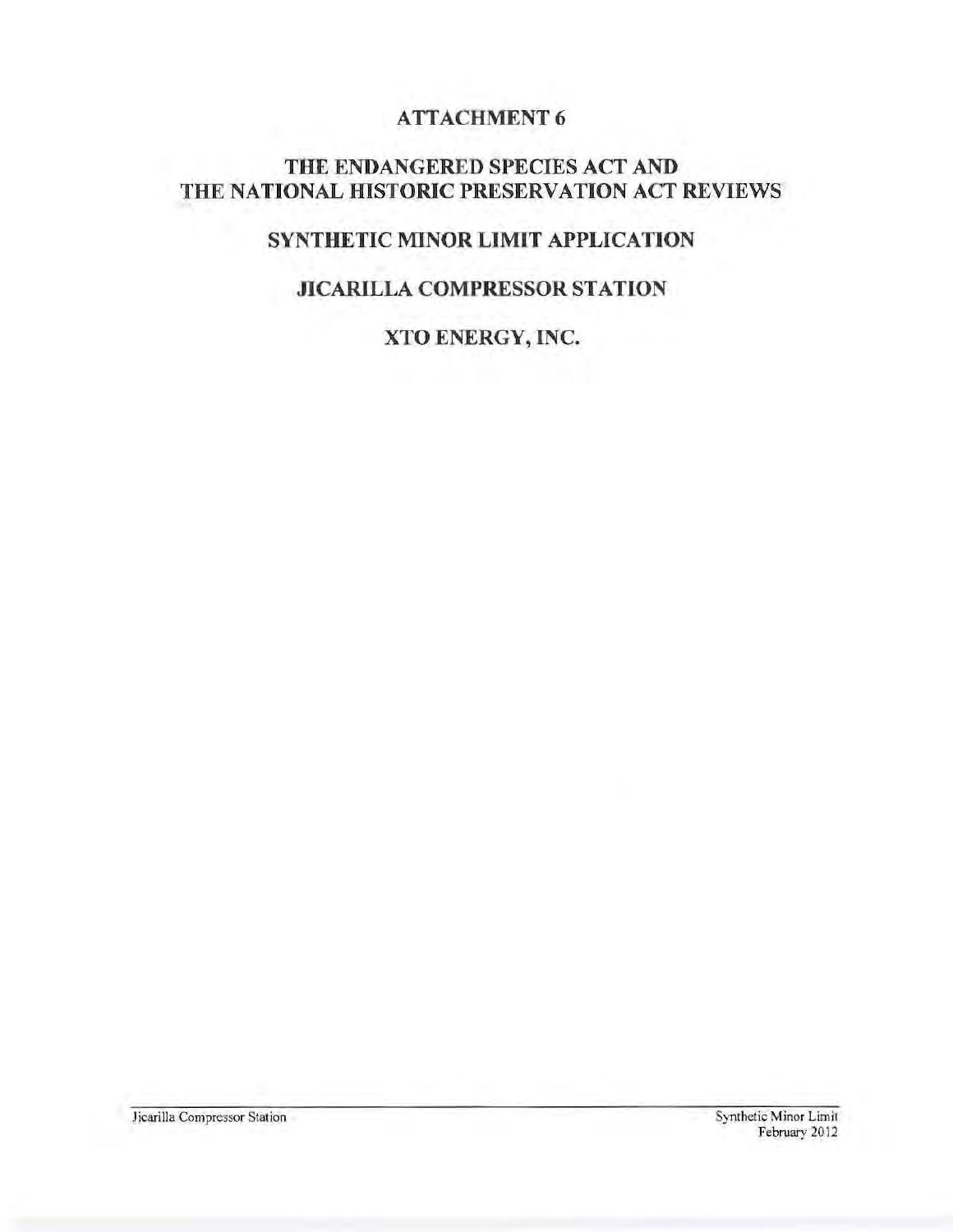### XTO Energy, Inc. Jicarilla Compressor Station 36.43905, -107.34797 (Rio Arriba County, NM) Endangered Species I NHPA Desktop Review

#### Endangered Species:

Listed threatened or endangered species for Rio Arriba County per USFWS website (http://www.fws.gov/endangered/):

Jemez Mountains salamander (Plethodon neomexicanus) Yellow-billed cuckoo (Coccyzus americanis) Mexican spotted owl (Strix occidentalis lucida) least tern (Sterno antillarum) Southwestern willow flycatcher (Epidonax trailii extimus) Rio Grande cutthroat trout (Oncorhynchus clarki virginalis) Canada lynx (Lynx canadensis) New Mexico meadow jumping mouse (Zapus hudsonius luteus)

The Jemez Mountains salamander is found almost exclusively in moist micro-climates along streams in the Santa Fe National Forest. The subject property is not located near the SFNF and appears to consist of scrub/shrub high plains. So, the potential presence of the JM salamander in the subject area seems very unlikely.

The Yellow-billed cuckoo is more prevalent in the SE U.S. and prefers relatively dense tree/shrub vegetation associated with riparian zones along streams (more consistent with the elevated SFNF area). So, the potential presence of the YB cuckoo in the subject area seems very unlikely.

The Mexican spotted owl prefers conifer-pine-oak forest/timber of uneven management (logging) and growth cycles and sloping terrain. Again, this habitat is more consistent with the SFNF many miles east of the subject property. So, the potential presence ofthe MS owl in the subject area seems unlikely.

The Least tern is primarily located along beach and coastal areas. These birds are migratory and have been historically found in Rio Arriba County. However, this species seems to typically stay near surface water, which is not found in the subject area. So, the potential presence of the Least tern in the subject area seems unlikely.

The Southwestern willow flycatcher in New Mexico is primarily found in the riparian zone around the Gila River in the southwestern portion of the state. Occurrences of the SWF have been detected, but again, these birds seem to prefer the dense riparian zone around major streams. So, the potential presence of the SWF in the subject area seems very unlikely.

The Rio Grande cutthroat trout is found almost exclusively in the SFNF and require a significant stream habitat. No such habitat is found anywhere near the subject property. So, the potential presence of the RGCT in the subject area is extremely unlikely if not impossible.

The Canada lynx requires elevated boreal forest habitat and an abundance of snowfall and snowshoe hare presence. Again, this more accurately described the SFNF area and not the scrub/shrub plains of the subject area. So, the potential presence of the Canada lynx in the subject area seems very unlikely.

Jicarilla Compressor Station 6-1 Synthetic Minor Limit